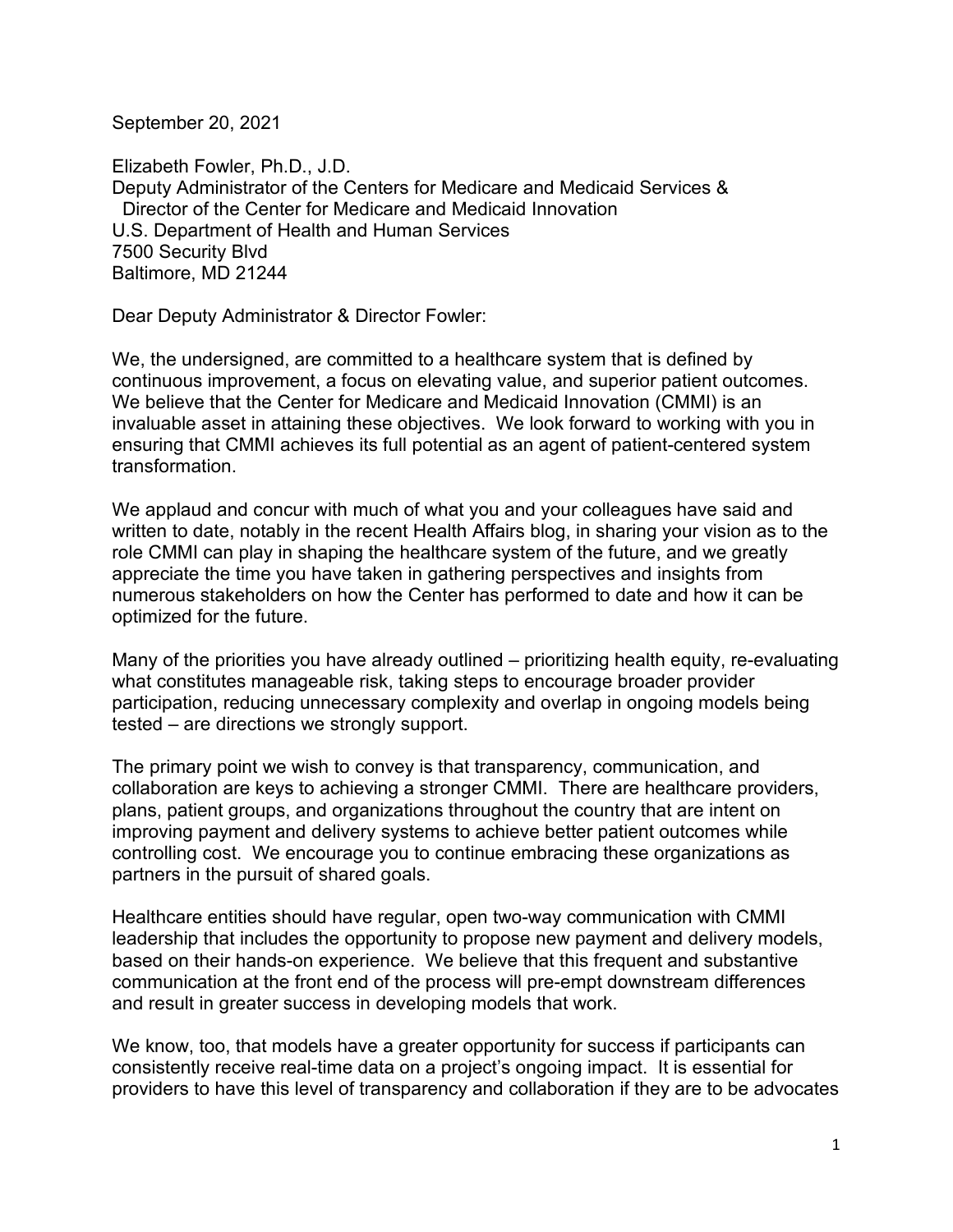of system innovation while also being able to monitor the effects of change on their patients. This two-way communication must take place, as well, between model designers and model evaluators, with critical information being shared throughout all stages of model development and progress. This will enhance the ability to determine whether a model needs to be modified and ultimately meets the criteria for possible expansion or change. And, generally making model data and outcomes more publicly available will help to encourage adoption of successful model approaches beyond CMMI participants.

We are strongly supportive of Biden Administration efforts to pave a new direction for CMMI, one that utilizes a fully collaborative approach in developing, monitoring, evaluating and optimally expanding promising new payment and delivery concepts. We believe the potential of CMMI as a change agent remains strong and we look forward to working with you to advance our shared goal to improve the healthcare system today and for years come.

Sincerely,

Academy of Nutrition and Dietetics Advanced Medical Technology Association (AdvaMed) Adventist Health Policy Association Alliance for Aging Research Alliance of Community Health Plans American Academy of Hospice and Palliative Medicine American Academy of Neurology American Academy of Physical Medicine and Rehabilitation American Association for Respiratory Care American Association of Neurological Surgeons American Association of Nurse Practitioners American College of Obstetricians and Gynecologists American College of Rheumatology American Geriatrics Society American Medical Association American Psychiatric Association AMGA Arizona Bioindustry Association Inc. (AZBio) Arthritis Foundation Association for Behavioral Health and Wellness Asthma and Allergy Foundation of America Better Medicare Alliance BioNJ Blue Zones Well-Being Institute California Academy of Nutrition and Dietetics Christian Council of Delmarva Colorado Gerontological Society Congress of Neurological Surgeons Connected Health Initiative